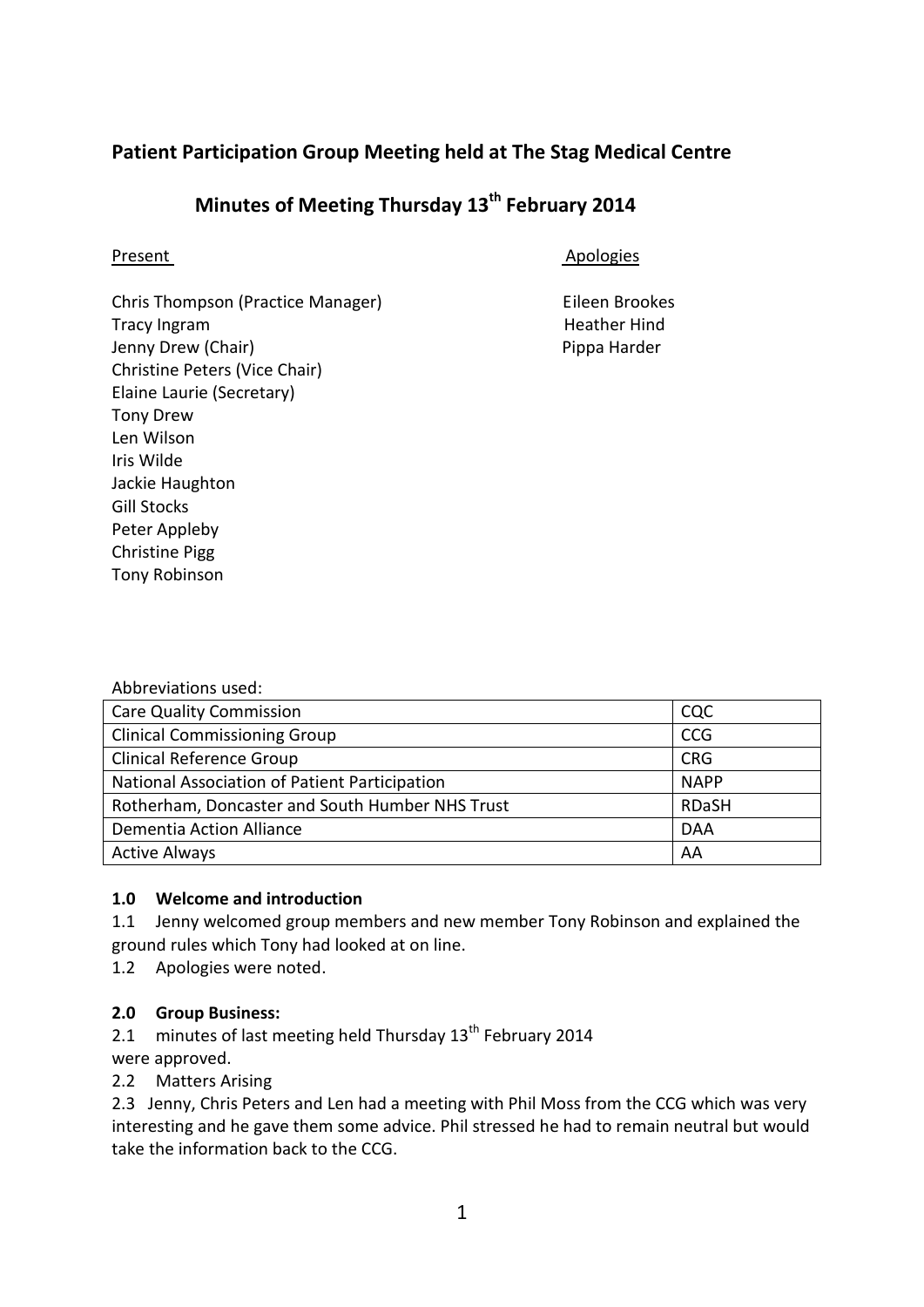#### **3.0 Admiral Nurse Development - Len Wilson**

3.1 Len commented on the work Jenny and Tony have done spending hours documenting and doing a presentation which will be modified. We had a meeting with Councillor Wyatt who chairs the Health and Wellbeing Board and he was most impressed and very surprised that we didn't have any Admiral Nurses and asked Jenny to do a presentation to the whole Board and we think he will be taking some recommendation's forward.

 So Admiral Nurses are still on the agenda and the Health and Wellbeing Board are a combination of local Authority and PCG.

 Councillor Wyatt is going to speak to the deputy mayor to see if he will subscribe to Admiral Nurses as his charity for 2014.

 KateTufnell from the CCG was there and she was quite positive but thought we were underestimating how many Admiral Nurse were needed. But it all comes down to cost. Jenny explained to Tony our new member what an Admiral nurses did, working with family and carers of Dementia patients they work in similar ways to McMillan Nurses guiding families and their carers in the correct services that can support them such as if someone with dementia gets aggressive they teach them how to cope with it.

 Admiral Nurses are expensive but they have the skills we need and they have to be paid accordingly. And they will probably be in Primary care and not hospital care.

#### **4.0 Third GP Practice Survey-Jenny & Tony Drew**

4.1 Tony explained there were paper surveys on the reception desk and it was on the web site and on Tablets which we have used before for the previous surveys just one problem the question on carers should have been altered but there wasn't enough time before we had to start collecting the data so use initiative and move on to next question if not a carer. If you care for 2 people fill in survey twice. There are already some surveys done on the web site.

 PPG members who are doing the surveys please to remember not to turn the tablets off or we lose the data. Tony explained how to use the Tablets. The survey starts on the  $17<sup>th</sup>$  of February and we need 300.

### **5.0 News from Practice – Chris Thompson**

5.1 Doctor Clitherow is now a clinical exec of the CCG-Group. Dr Muthoo is now on the CCG CRG group. We now have a new registrar Daniel Sullivan who will be with us for six months and a F2 Eyman Kaya. Jackie Townend is going to do health checks at the surgeries for cardio vascular disease for patients who are not identified already with the practice as living with cardiovascular disease

 Pictures are to be displayed in Stag and Rose Court surgeries with information on who took them and the location at the side of each photograph.

There are a few issues with on line bookings patients booking

 inappropriately and it is taking up doctors time as well as not being able to provide a good service as some doctors are not experienced in some procedures. A form of